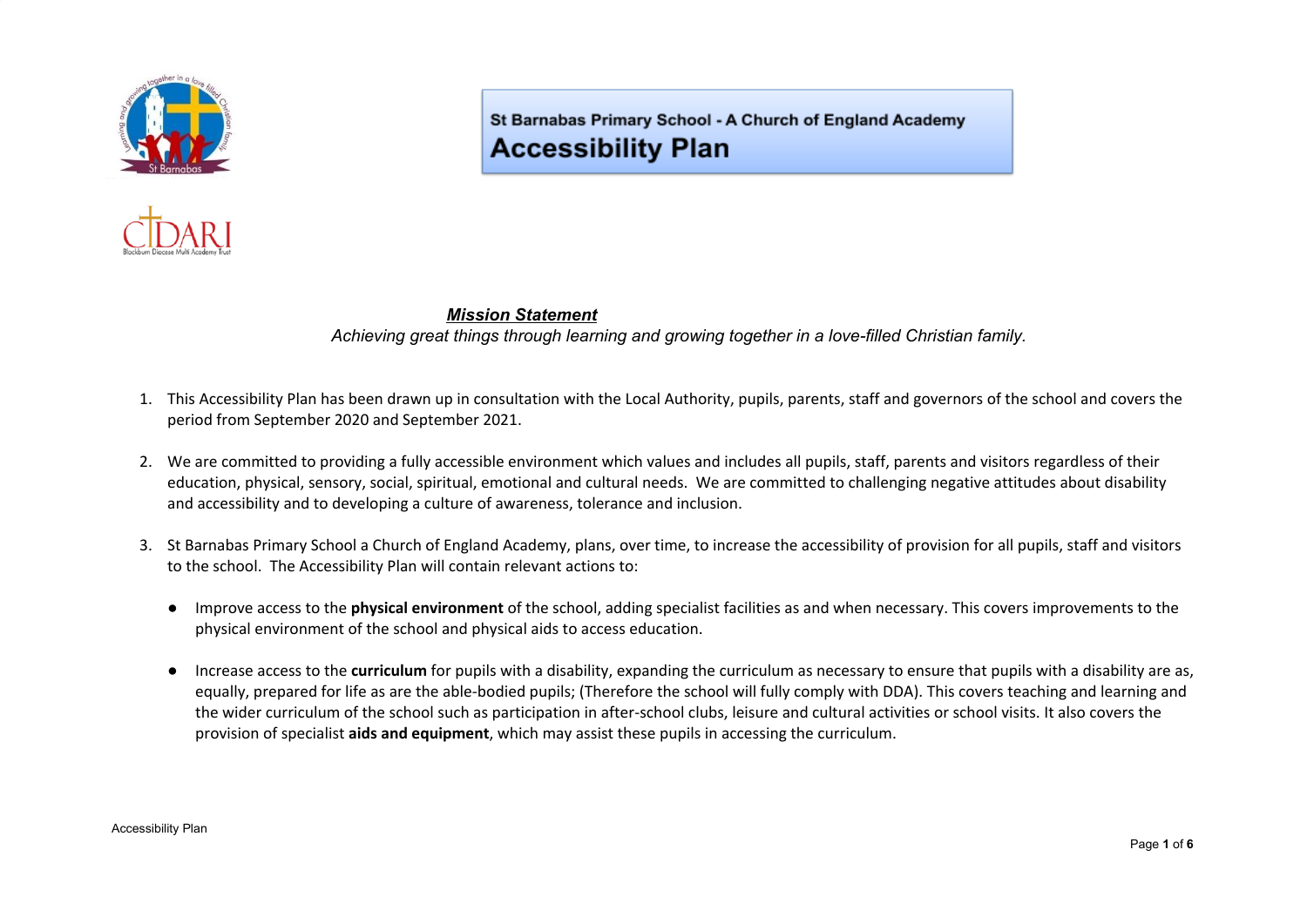- Improve the delivery of **written information** to pupils, staff, parents and visitors with disabilities. Examples might include handouts, timetables, textbooks and information about the school and school events. The information will be made available in various preferred formats within a reasonable time frame.
- 5. Attached are Action Plans, relating to these key aspects of accessibility. These plans will be reviewed and adjusted on an annual basis. New Plans will be drawn up every three years.
- 6. We acknowledge that there is a need for ongoing awareness raising and training for staff and governors in the matter of disability discrimination and the need to inform attitudes on this matter.
- 7. The Accessibility Plan should be read in conjunction with the following policies, strategies and documents:
	- Curriculum
	- Equality Plan
	- Staff Development
	- Health & Safety (including off-site safety)
	- Inclusion
	- Special Educational Needs and Disabilities
	- Behaviour
	- School Development Plan
	- Asset Management Plan
	- School Brochure and Mission Statement
	- Teaching and Learning File
- 8. The Action Plan for physical accessibility relates to the Access Audit of the School, which is undertaken regularly by the Local Authority. It may not be feasible to undertake some of the works during the life of this first Accessibility Plan and therefore some items will roll forward into subsequent plans. The audit will need to be revisited prior to the end of each first three-year plan period in order to inform the development of the new Plan for the following period.
- 9. A section relating to access will be added to all curriculum policies that will also include Equality and Diversity. The terms of reference for all governors' committees will contain an item on "having regard to matters relating to Access".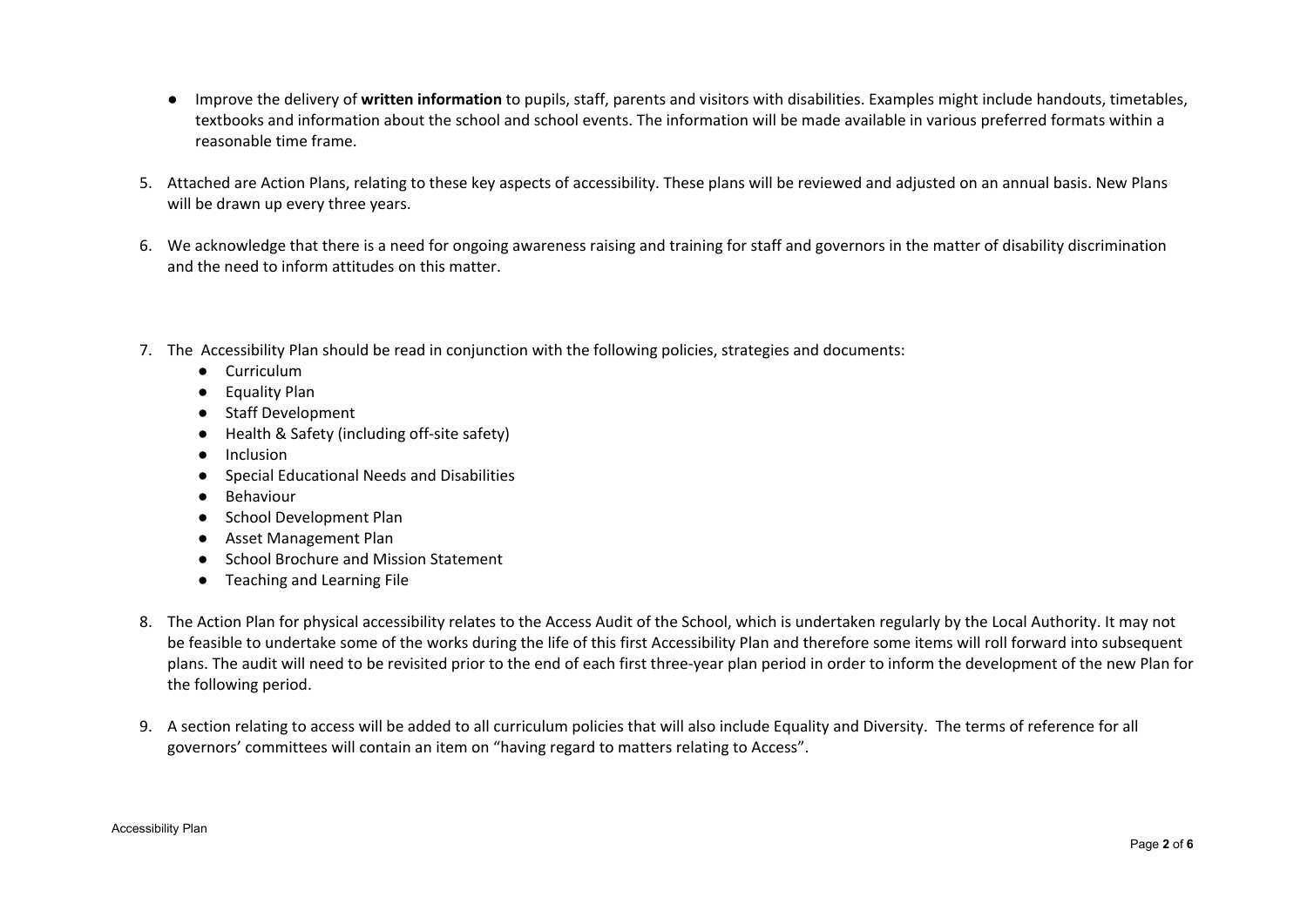- 10. The School Brochure makes reference to this Accessibility Plan.
- 11. The School's complaints procedure covers the Accessibility Plan.
- 12. Information about our Accessibility Plan will be published in the Governors' Annual Report to Parents (statutory).
- 13. The Plan will be monitored through the Governors Business Committees.
- 14. The school will work in partnership with the local education authority and Cidari Multi-Academy Trust in developing and implementing this planned Accessibility Strategy for Access to Learning".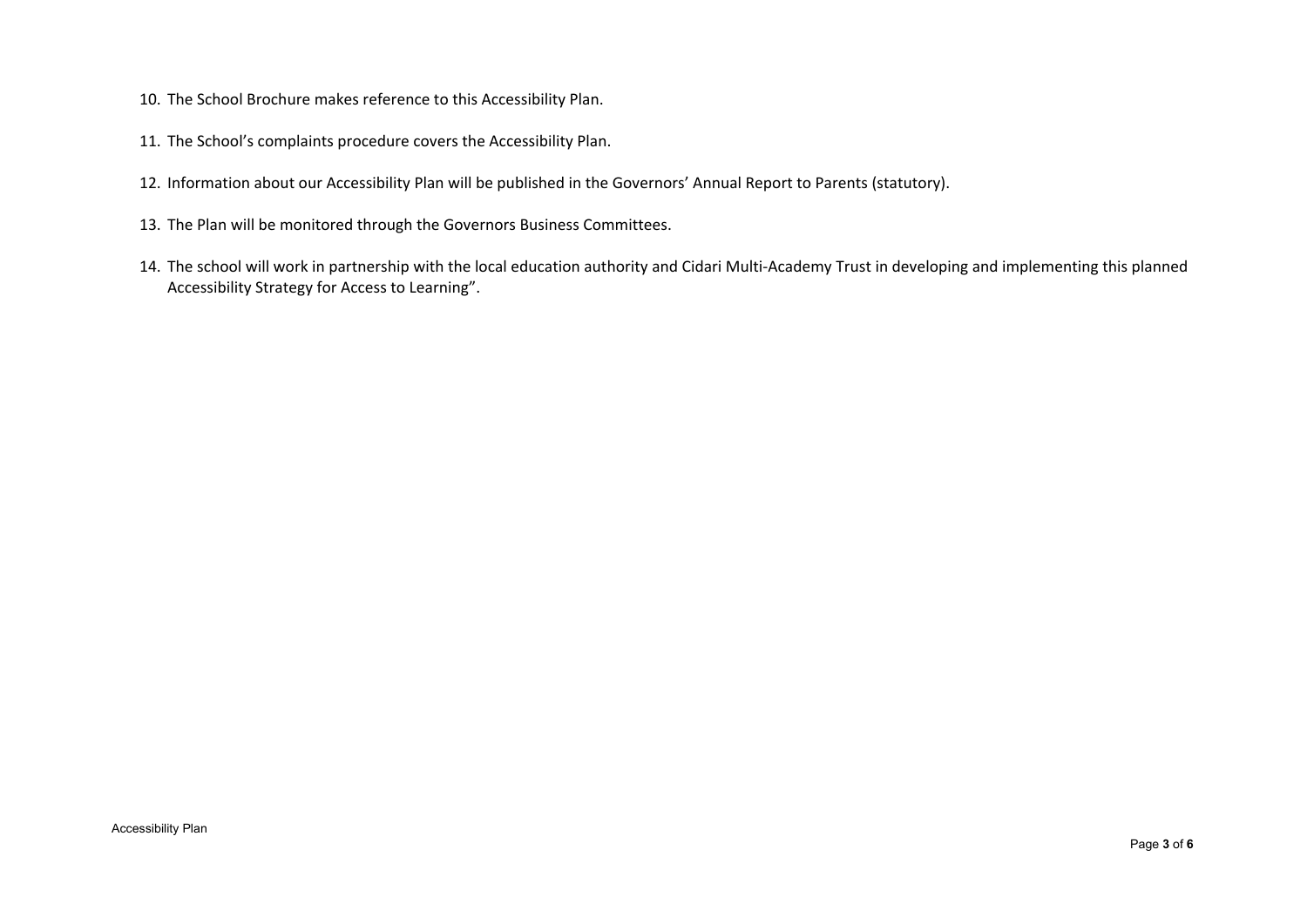## **Improving the Physical Access**

An Access Audit was carried out by \_\_\_\_\_\_\_\_\_\_\_\_\_\_\_\_\_\_\_\_\_\_\_\_ in \_\_\_\_\_\_\_\_\_\_\_\_\_\_ and a number of recommendations made:

| Item                                                                                                                           | <b>Activity</b>                                                     | <b>Timescale</b> | Cost £ |
|--------------------------------------------------------------------------------------------------------------------------------|---------------------------------------------------------------------|------------------|--------|
| Accessible car parking                                                                                                         | <b>Bays Marked</b>                                                  | Ongoing          |        |
| Pedestrian access                                                                                                              | Accessibility to be altered according to need,<br>as money allows.  | Ongoing          |        |
| Doors                                                                                                                          | Reasonable adjustments to be made,<br>as money allow                | Ongoing          |        |
| <b>Staircases</b>                                                                                                              | Accessibility to be altered, according to need,<br>as money allows. | Ongoing          |        |
| Accessible toilet                                                                                                              | To be installed, as money allows.                                   | Ongoing          |        |
| Provision of induction loops                                                                                                   | To be installed, as money allows.                                   | Ongoing          |        |
| <b>Improve Reception facilities</b>                                                                                            | To be moved to wheelchair height, as money<br>allows.               | Ongoing          |        |
| Light switches, power outlets and emergency<br>alarm buttons                                                                   | To be installed, as money allows.                                   | Ongoing          |        |
| Adapted wash basins to be at wheelchair height<br>with space under for wheelchair to allow user to<br>get close to wash basin. | To be moved to wheelchair height, as money<br>allows.               | Ongoing          |        |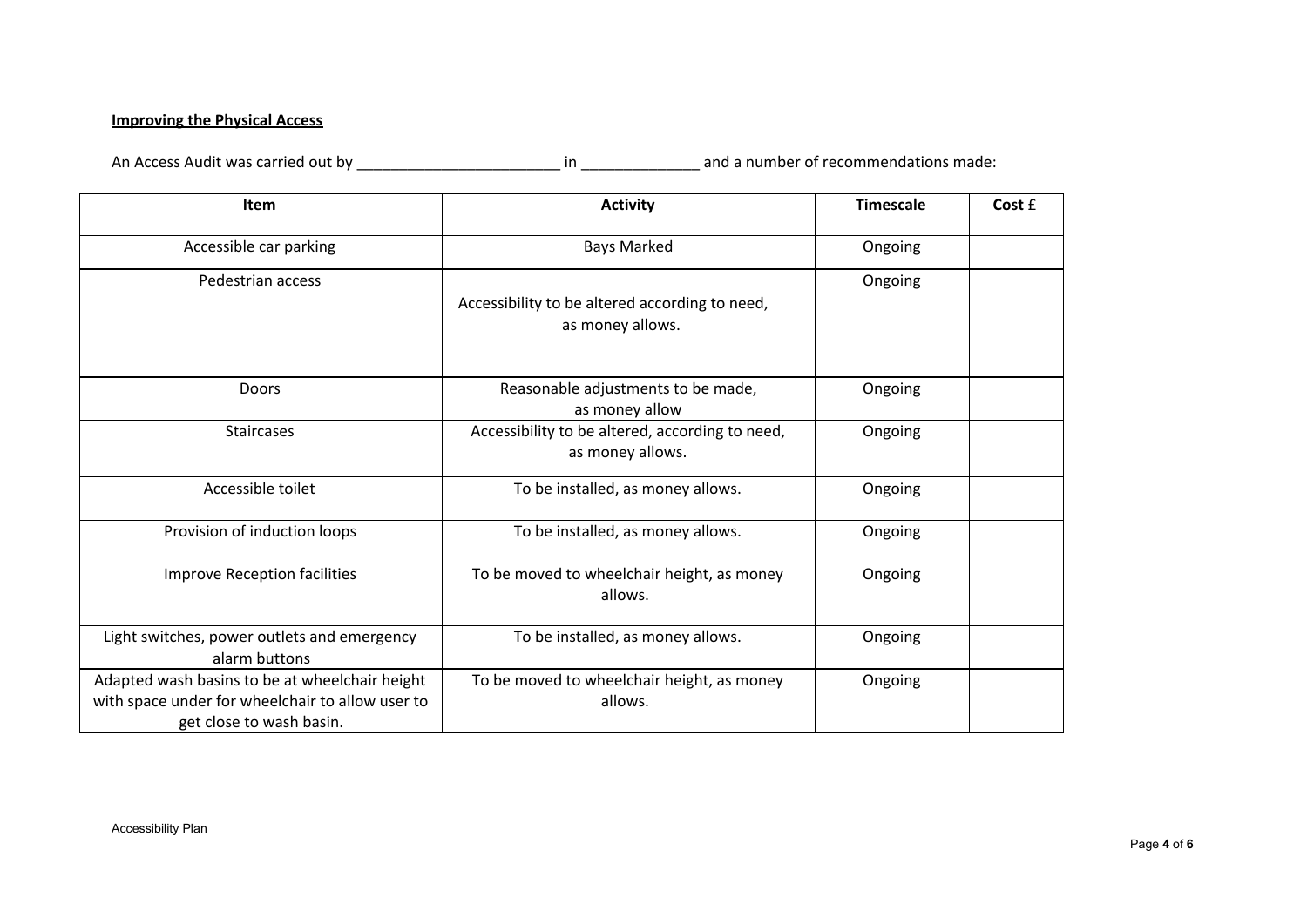## **Improving the Curriculum Access at St Barnabas Primary School**

| <b>Target</b>                 | Strategy                            | Outcome                                      | Timeframe | Achievement                        |
|-------------------------------|-------------------------------------|----------------------------------------------|-----------|------------------------------------|
| Training for teachers on      | Undertake an audit of staff         | All teachers are able to more fully meet the | On going  | Increase in access to the National |
| differentiating the           | training requirements               | requirements of disabled children's needs    |           | Curriculum                         |
| curriculum                    |                                     | with regards to accessing the curriculum     |           |                                    |
| Training for teachers on      | Review the specific needs for       | Teachers are aware of the relevant issues    | On going  |                                    |
| differentiating the           | pupils living with a disability, in | and can ensure that this group has equality  |           |                                    |
| curriculum                    | terms of basic daily living skills, | of access to life- preparation learning. The |           |                                    |
|                               | relationships and future            | use of other professional partners has been  |           |                                    |
|                               | aspirations.                        | made available.                              |           |                                    |
| All out-of-school activities  | Review all out-of-school            | All out-of-school activities will be         | On going  | Increase in access to all school   |
| are planned to ensure the     | provision to ensure compliance      | conducted in an inclusive environment        |           | activities for all disabled pupils |
| participation of the whole    | with legislation                    | with providers that comply with all current  |           |                                    |
| range of pupils               |                                     | and future legislative requirements          |           |                                    |
| Classrooms are optimally      | Review and implement a              | Lessons start on time without the need to    | On going  | Increase in access to the National |
| organised to promote the      | preferred layout of furniture       | make adjustments to accommodate the          |           | Curriculum                         |
| participation and             | and equipment to support the        | needs of individual pupils                   |           |                                    |
| independence of all pupils    | learning process in individual      |                                              |           |                                    |
|                               | class bases                         |                                              |           |                                    |
| <b>Training for Awareness</b> | Provide training for governors,     | Whole school community aware of issues       | On going  | Society will benefit by a more     |
| Raising of Disability Issues  | staff, pupils and parents           | relating to Access                           |           | inclusive school and social        |
|                               | Discuss perception of issues        |                                              |           | environment                        |
|                               | with staff to determine the         |                                              |           |                                    |
|                               | current status of school            |                                              |           |                                    |
|                               |                                     |                                              |           |                                    |